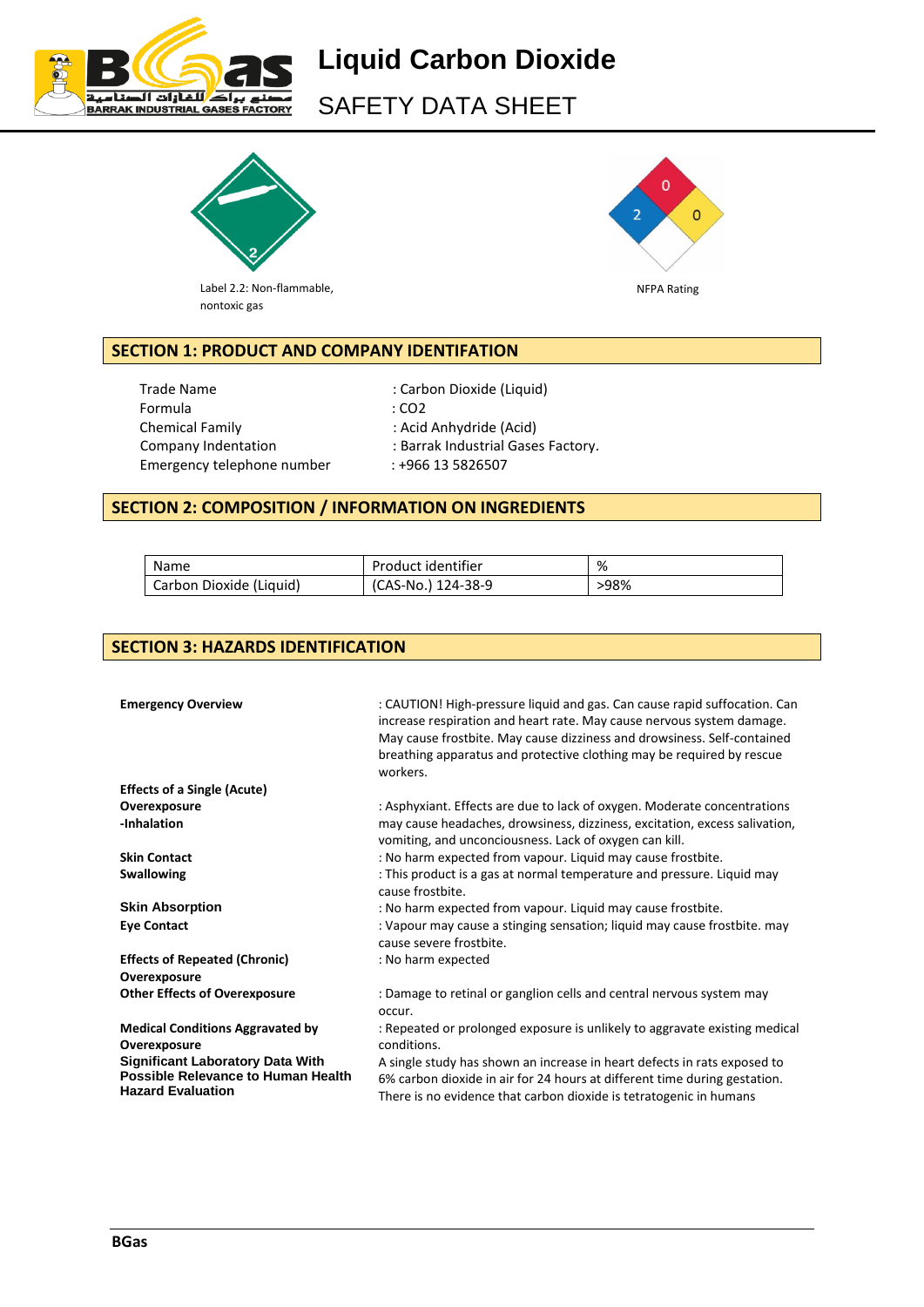

SAFETY DATA SHEET

#### **SECTION 4: FIRST AID MEASURES**

| <b>Inhalation</b>         | : If inhaled, remove to fresh air. If not breathing, give artificial respiration.<br>Get medical attention. Keep patient warm and at rest.                                                                                               |
|---------------------------|------------------------------------------------------------------------------------------------------------------------------------------------------------------------------------------------------------------------------------------|
| Skin/eye contact          | : For exposure to cold vapor or solid, immediately warm frostbite area with<br>warm water not to exceed 41°C (105°F). In case of massive exposure,<br>remove contaminated clothing while showering with warm water. Call a<br>physician. |
| <b>Swallowing</b>         | : This product is a gas at normal temperature and pressure.                                                                                                                                                                              |
| <b>Notes to Physician</b> | : There is no specific antidote. Treatment of overexposure should be<br>directed at the control of symptoms and the clinical condition of the<br>patient. Victim may not be aware of asphyxiation.                                       |

#### **SECTION 5: FIRE FIGHTING MEASURES**

| <b>Flammable class</b><br><b>Extinguishing media</b><br>- Suitable extinguishing media | : Non-flammable.<br>: All known extinguishants can be used.                                                                                                                                                                                                                         |
|----------------------------------------------------------------------------------------|-------------------------------------------------------------------------------------------------------------------------------------------------------------------------------------------------------------------------------------------------------------------------------------|
| <b>Hazardous combustion products</b>                                                   | : None.                                                                                                                                                                                                                                                                             |
| Specific physical and chemical<br>hazards                                              | : Heat of fire can build pressure in cylinder and cause it to rupture. No part<br>of cylinder should be subjected to a temperature higher than $52^{\circ}C$ (125 $^{\circ}F$ ).<br>Carbon dioxide cylinders are equipped with a pressure relief device.<br>(Exceptions may exist). |
| <b>Specific methods</b>                                                                | : If possible, stop flow of product. Move away from the container and cool<br>with water from a protected position. If leaking do not spray water on to<br>container. Water surrounding area (from protected position) to contain<br>fire.                                          |
| <b>Sensitivity to Impact</b>                                                           | Avoid impact against container.                                                                                                                                                                                                                                                     |
| <b>Sensitivity to Static Discharge</b>                                                 | Not applicable.                                                                                                                                                                                                                                                                     |
| Protective equipment and precautions<br>for firefighters                               | : Firefighters should wear personal protective equipment and fire-fighting<br>turnout gear as appropriate for surrounding fire.                                                                                                                                                     |

#### **SECTION 6: ACCIDENTAL RELEASE MEASURES**

| <b>Personal precautions</b>      | : Evacuate area. Wear self-contained breathing apparatus when entering<br>area unless atmosphere is proved to be safe.                |
|----------------------------------|---------------------------------------------------------------------------------------------------------------------------------------|
| <b>Environmental precautions</b> | : Try to stop release. Prevent from entering sewers, basements and<br>workpits, or any place where its accumulation can be dangerous. |
| <b>Cleanup methods</b>           | : Ventilate area.                                                                                                                     |

### **SECTION 7: HANDLING AND STORAGE**

**Precautions to be taken in handling** : Protect cylinders from damage. Use a suitable hand truck to move cylinders; do not drag, roll, slide, or drop. Never attempt to lift a cylinder by its cap; the cap is intended solely to protect the valve. Never insert an object (e.g., wrench, screwdriver, pry bar) into cap openings; doing so may damage the valve and cause a leak. Use an adjustable strap wrench to remove over-tight or rusted caps. Open valve slowly. If valve is hard to open, discontinue use and contact BGas.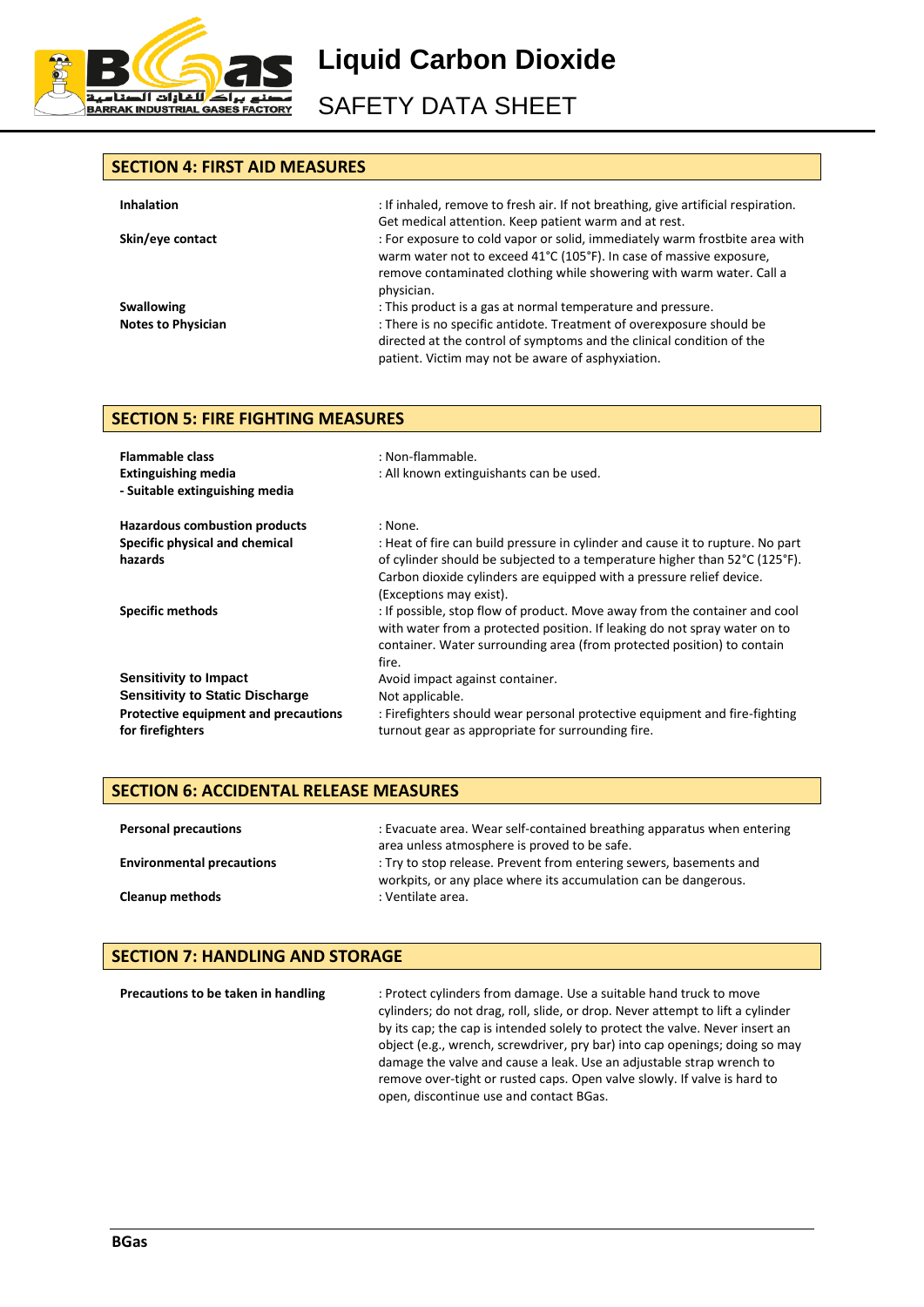

SAFETY DATA SHEET

#### **SECTION 7: HANDLING AND STORAGE (Continued)**

**Precautions to be taken in storage** : Store and use with adequate ventilation. Firmly secure cylinders upright to keep them from falling or being knocked over. Screw valve protection cap firmly in place by hand. Store only where temperature will not exceed 52 C. Store full and empty cylinders separately. Use a first-in, first-out inventory system to prevent storing full cylinders for long periods.

## **SECTION 8: EXPOSURE CONTROLS / PERSONAL PROTECTION**

| <b>Engineering controls</b>       |                                                                                                                                         |
|-----------------------------------|-----------------------------------------------------------------------------------------------------------------------------------------|
| Local exhaust                     | : Preferred.                                                                                                                            |
| <b>Mechanical (General)</b>       | : General exhaust ventilation may be acceptable if it can maintain an<br>adequate supply of air.                                        |
| <b>Special</b>                    | : Not applicable.                                                                                                                       |
| Other                             | : Not applicable.                                                                                                                       |
| Personal protective equipment     |                                                                                                                                         |
| <b>Respiratory Protection</b>     | : Use air supplied respirator when working in confined space or where<br>local exhaust or ventilation does not keep exposure below TLV. |
| <b>Skin Protection</b>            | : Insulated neoprene gloves.                                                                                                            |
| <b>Eye/Face Protection</b>        | : Wear safety glasses when handling cylinders.                                                                                          |
| <b>Other Protective Equipment</b> | : Metatarsal shoes for cylinder handling. Protective clothing where<br>needed.                                                          |

#### **SECTION 9: PHYSICAL AND CHEMICAL PROPERTIES**

| Appearance                                  | Colorless.                                                                         |
|---------------------------------------------|------------------------------------------------------------------------------------|
| <b>Odor</b>                                 | Odourless. It is felt by some to have a slight, pungent odour and<br>biting taste. |
| <b>Odor Threshold</b>                       | Odourless.                                                                         |
| <b>Physical State</b>                       | <b>Compressed Liquefied Gas.</b>                                                   |
| рH                                          | Not applicable.                                                                    |
| <b>Boiling Point</b>                        | Sublimation - 78.5 C                                                               |
| <b>Freezing Point</b>                       | Not applicable.                                                                    |
| <b>Evaporation Rate (Butyl Acetate = 1)</b> | $>1$ compared to (Butyl Acetate = 1)                                               |
| Flammable Limits In Air, % by volume        | Lower: Not applicable. Upper: Not applicable.                                      |
| <b>Vapor Pressure</b>                       | 5775.2 k Pa ( $@$ 20°C)                                                            |
| <b>Vapor Density</b>                        | 0.00198 g/ml @ $0C$                                                                |
| Specific Gravity (H2O = $1$ )               | Not applicable.                                                                    |
| Specific Gravity (Air $= 1$ )               | 1.522g/ml @ 0 °C                                                                   |
| <b>Solubility In Water</b>                  | Slight.                                                                            |
| Coefficient of water/oil distribution       | Not applicable.                                                                    |
| <b>Autoignition Temperature</b>             | Not applicable.                                                                    |
| <b>Percent Volatiles By Volume</b>          | $100\%$ (v/v)                                                                      |
| <b>Molecular Weight</b>                     | 44.01 g/mole.                                                                      |
| <b>Molecular Formula</b>                    | CO <sub>2</sub>                                                                    |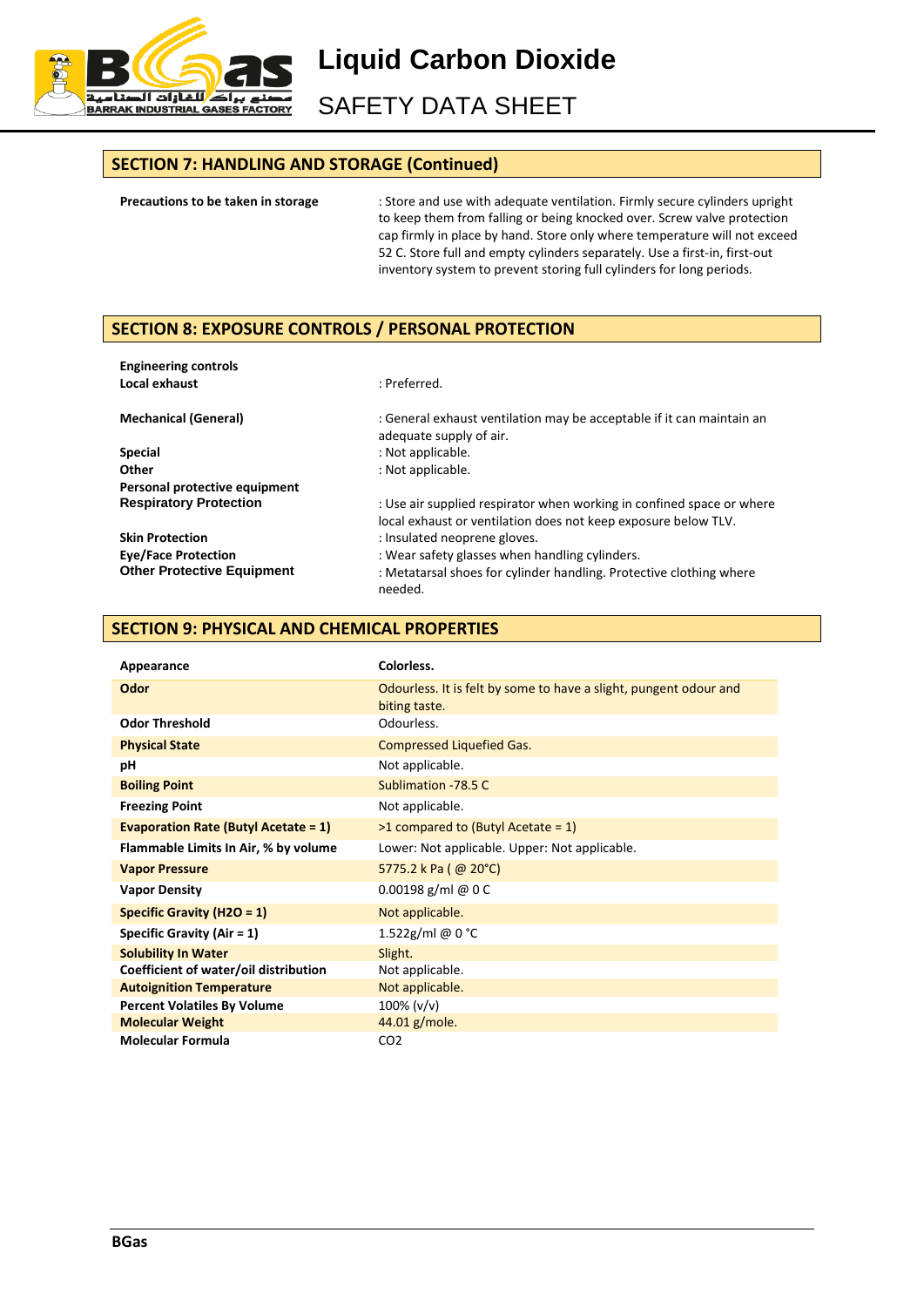

SAFETY DATA SHEET

# **SECTION 10: STABILITY AND REACTIVITY**

| <b>Chemical Stability</b><br><b>Conditions of Chemical Instability</b><br>Incompatibility (materials to avoid) | : Stable<br>: Not applicable.<br>: Alkali metals, alkaline earth metals, metal acetylides, chromium,                 |
|----------------------------------------------------------------------------------------------------------------|----------------------------------------------------------------------------------------------------------------------|
|                                                                                                                | titanium above 550 C, uranium above 750 C.                                                                           |
| <b>Hazardous Decomposition Products</b>                                                                        | : In the presence of an electrical discharge, carbon dioxide is<br>decomposed to form carbon<br>monoxide and oxygen. |
| <b>Hazardous Polymerization</b>                                                                                | : will not oocur.                                                                                                    |
| <b>Conditions to Avoid</b>                                                                                     | : None Known.                                                                                                        |
| <b>Conditions to Reactivity</b>                                                                                | : None Known.                                                                                                        |

#### **SECTION 11: TOXICOLOGICAL INFORMATION**

| <b>Acute Dose Effect</b>               | : LCLo = 90,000 ppm, 5 min., human.                                                                                                              |
|----------------------------------------|--------------------------------------------------------------------------------------------------------------------------------------------------|
| <b>Study Results</b>                   | : Carbon dioxide is an asphyxiant. It initially stimulates respiration and                                                                       |
|                                        | then causes respiratory depression. High concentrations result in narcosis.                                                                      |
|                                        | Symptoms in humans are as follows:                                                                                                               |
| Effect:                                | Concentration:                                                                                                                                   |
| -Breathing rate increases slightly     | :1%                                                                                                                                              |
| -Breathing rate increases to 50%       | : 2%                                                                                                                                             |
| above normal level. Prolonged          |                                                                                                                                                  |
| exposure can cause headache,           |                                                                                                                                                  |
| tiredness.                             |                                                                                                                                                  |
| -Breathing increases to twice normal   | :3%                                                                                                                                              |
| rate and becomes labored. Weak         |                                                                                                                                                  |
| narcotic effect.                       |                                                                                                                                                  |
| -Breathing increases to                | $:4-5%$                                                                                                                                          |
| approximately four times normal        |                                                                                                                                                  |
| rate, symptoms of intoxication         |                                                                                                                                                  |
| become evident, and slight choking     |                                                                                                                                                  |
| may be felt.                           |                                                                                                                                                  |
| -Characteristic sharp odor noticeable. | $: 5 - 10%$                                                                                                                                      |
| Very labored breathing, headache,      |                                                                                                                                                  |
| visual impairment, and ringing in the  |                                                                                                                                                  |
| ears. Judgment may be impaired,        |                                                                                                                                                  |
| -Unconsciousness occurs more           | $: 10 - 100\%$                                                                                                                                   |
| rapidly                                |                                                                                                                                                  |
| above10%level. Prolonged exposure      |                                                                                                                                                  |
| to high concentrations may             |                                                                                                                                                  |
| eventually result in death from        |                                                                                                                                                  |
| asphyxiation.                          |                                                                                                                                                  |
| <b>Reproductive Effects</b>            | : A single study has shown an increase in heart defects in rats exposed to                                                                       |
|                                        | 6% carbon dioxide in air for 24 hours at different times during gestation.<br>There is no evidence that carbon dioxide is teratogenic in humans. |
|                                        |                                                                                                                                                  |

#### **SECTION 12: ECOLOGICAL INFORMATION**

| <b>Ecological Information</b> |  |
|-------------------------------|--|
|                               |  |

**Example 12** Exological effects expected. Carbon dioxide does not contain any Class I or Class II ozone-depleting chemicals.